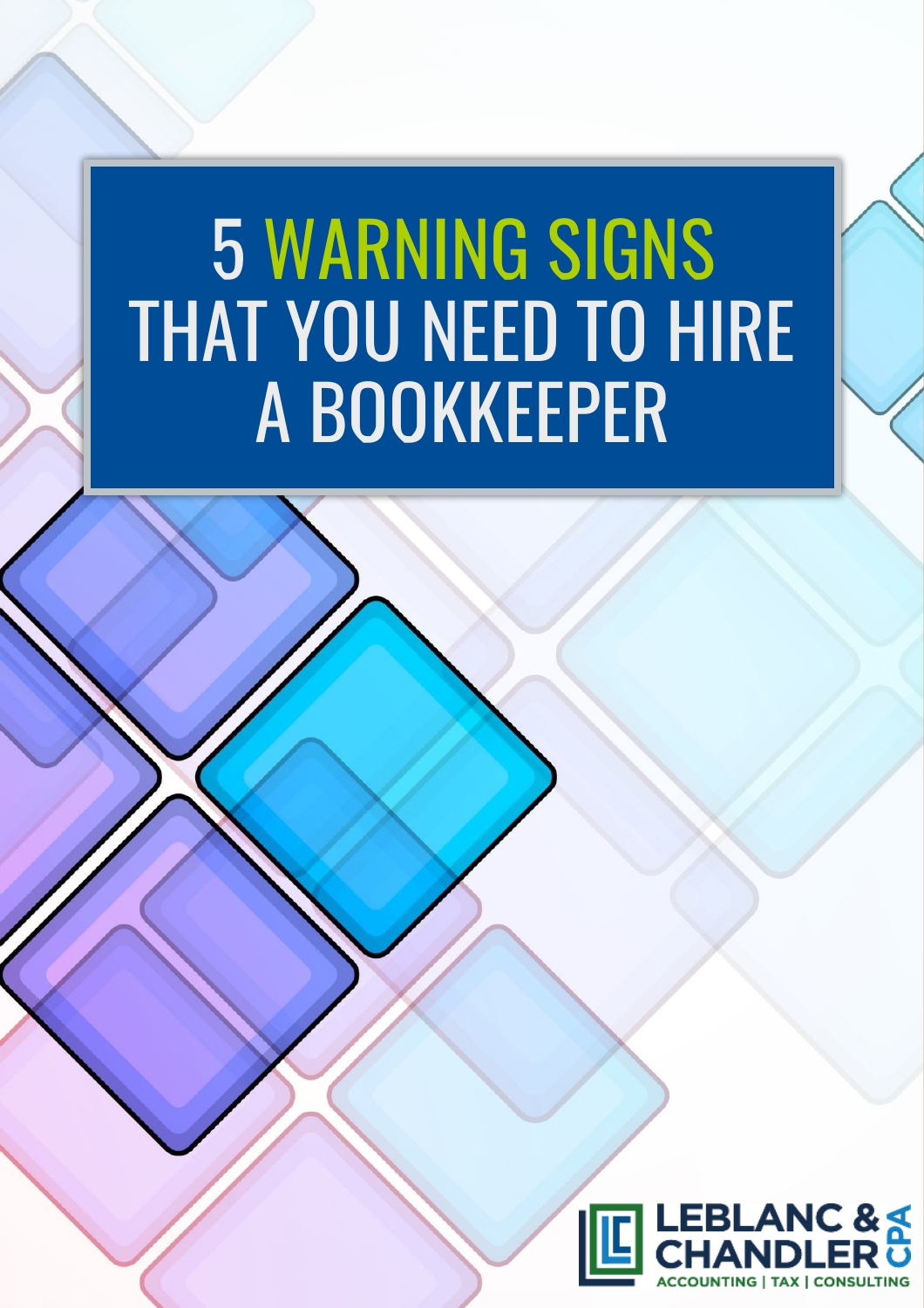## 5 Warning Signs That You Need To Hire a [Bookkeeper](#page-2-0)

#### HOW DO YOU KNOW IT'S TIME?

Do you find yourself wondering if it might be time to find a bookkeeper? Here are five warning signs that it might be time to take this step  $$ although many times you are in way over your head if they occur.

1. Your banker or business adviser has requested financial statements. If this happens and you do not have your bookkeeping records in order, you need to act fast. The trick will be to find a bookkeeper who can get this information processed fast enough to meet your deadline.

2. You are getting angry phone calls from suppliers looking for payment. Everyone can miss paying an invoice now and then. But if you are consistently late paying your suppliers, you risk losing your credit privileges and your business may be in peril if you can't purchases your supplies or inventory.

3. You don't know how much money you have coming in. If you can't keep track of your accounts receivables, you won't know if people are late paying you. Unfortunately, some customers may take advantage of this if they know they can get away with paying you late.

4. You've hired an employee and need to pay them. Once you've crossed the threshold of not being able to run your business on your own, you must find a bookkeeper who can take care of payroll for you. The employee and income tax laws are generally too complex for many small business owners to handle on their own.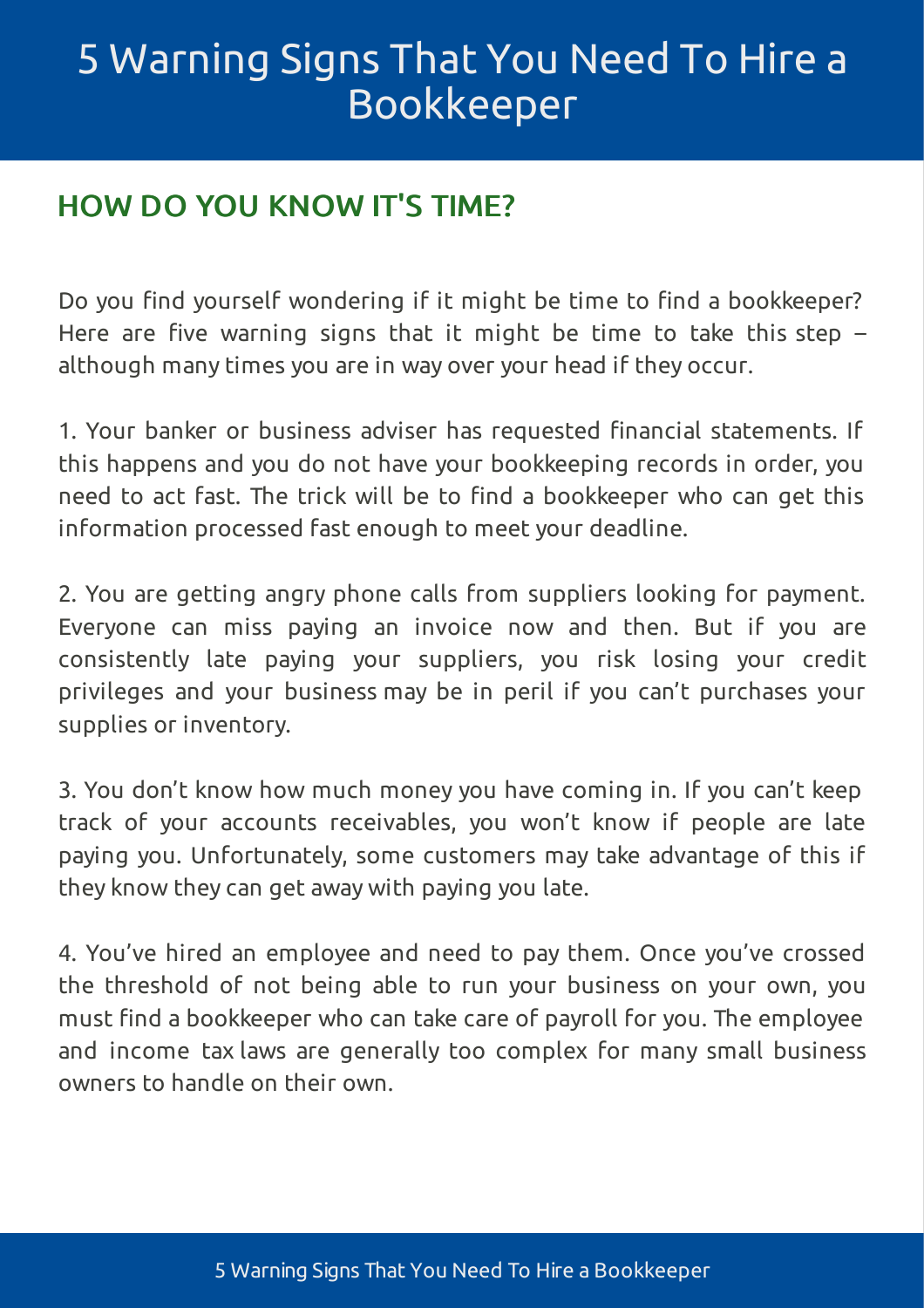## <span id="page-2-0"></span>5 Warning Signs That You Need To Hire a [Bookkeeper](#page-2-0)

5. You are having problems keeping track of your business and personal expenses. This is a huge red flag. If you get audited and you have not kept careful records, the government may disallow certain expenses even if they were genuinely business related. Also, if you tend to lose receipts, you can easily miss out on business expenses that you could be writing off.

So if you have encountered any of the above warning signs, consider it time to find a bookkeeper.